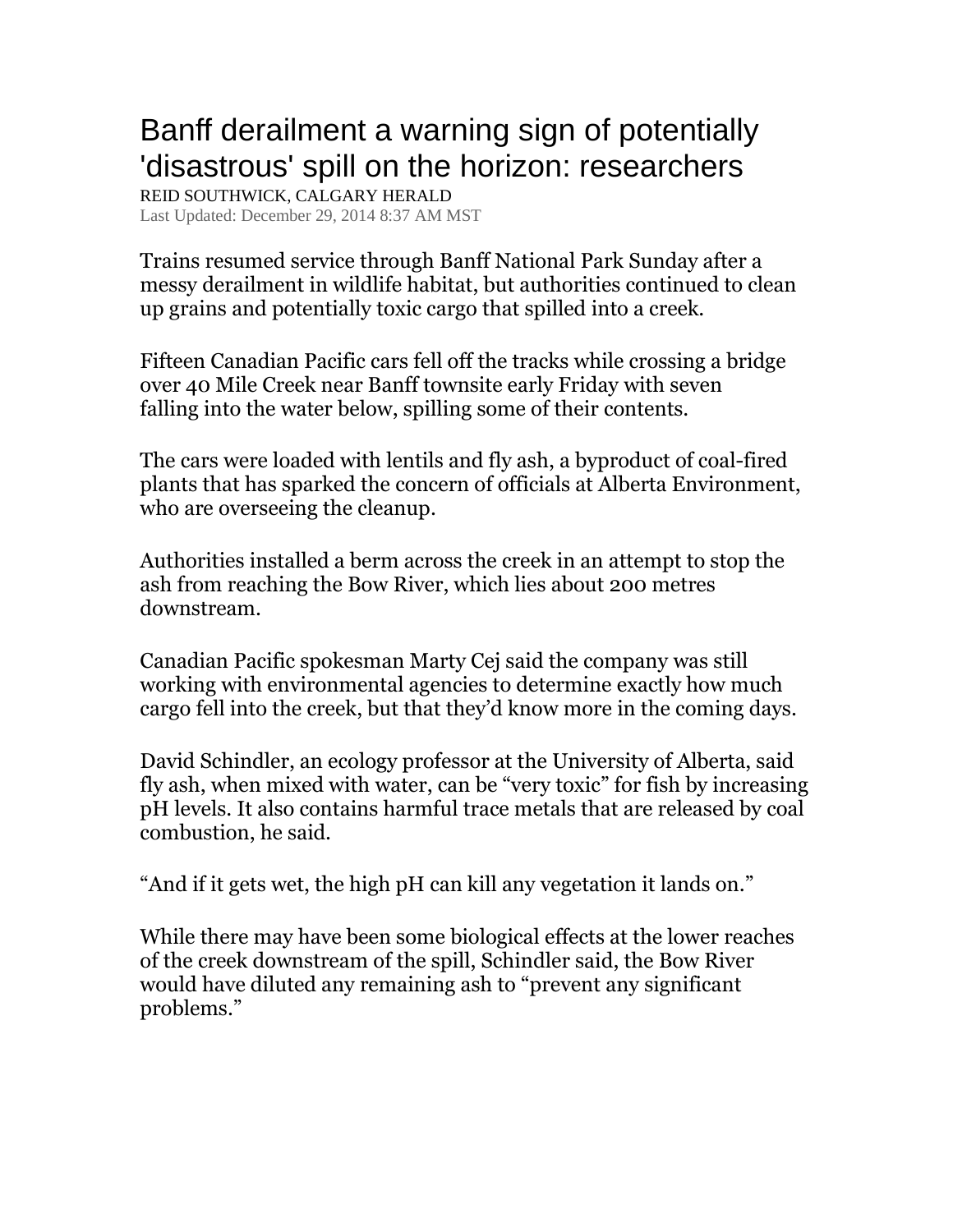Schindler, an academic leader in aquatic research, said in an email the impact likely would have been far worse if the spill was farther upstream of the river.

"Like the Obed spill a year ago, I think this is a warning not to be so cavalier about environmental spills, whether they be from pipelines, trains or tailings ponds," he said, referring to a big coal tailings pond spill in October 2013.

"Eventually we will have a spill in the wrong place and it will be disastrous."

Parks Canada officials, who have been monitoring water quality, found a change in acidity levels Friday, but throughout the cleanup the levels have been returning to normal, spokeswoman Tania Peters said.

"That's why we don't think there is going to be any long-term environmental impacts," Peters said.

There were 27 train derailments in Alberta during the first 11 months of the year, higher than the province's five-year average of 15, according to the Transportation Safety Board. It was also highest among the provinces, with Ontario coming in second with 20.

Looking at the past five years, Alberta continued to lead the pack with 99 derailments, as British Columbia trailed closely behind with 93.

In Slave Lake, Mayor Tyler Warman called for an evaluation of the local rail line in September after the sixth derailment in five months.

Jim Pissot, director of the Wild Canada Conservation Alliance, said the spill in Banff serves as a glaring reminder of the risks of transporting much more dangerous goods, such as petroleum products, through fragile wildlife habitats.

Pissot said governments, emergency responders and railway operators must be adequately prepared for an "almost inevitable" derailment that would spill oil into the Bow River.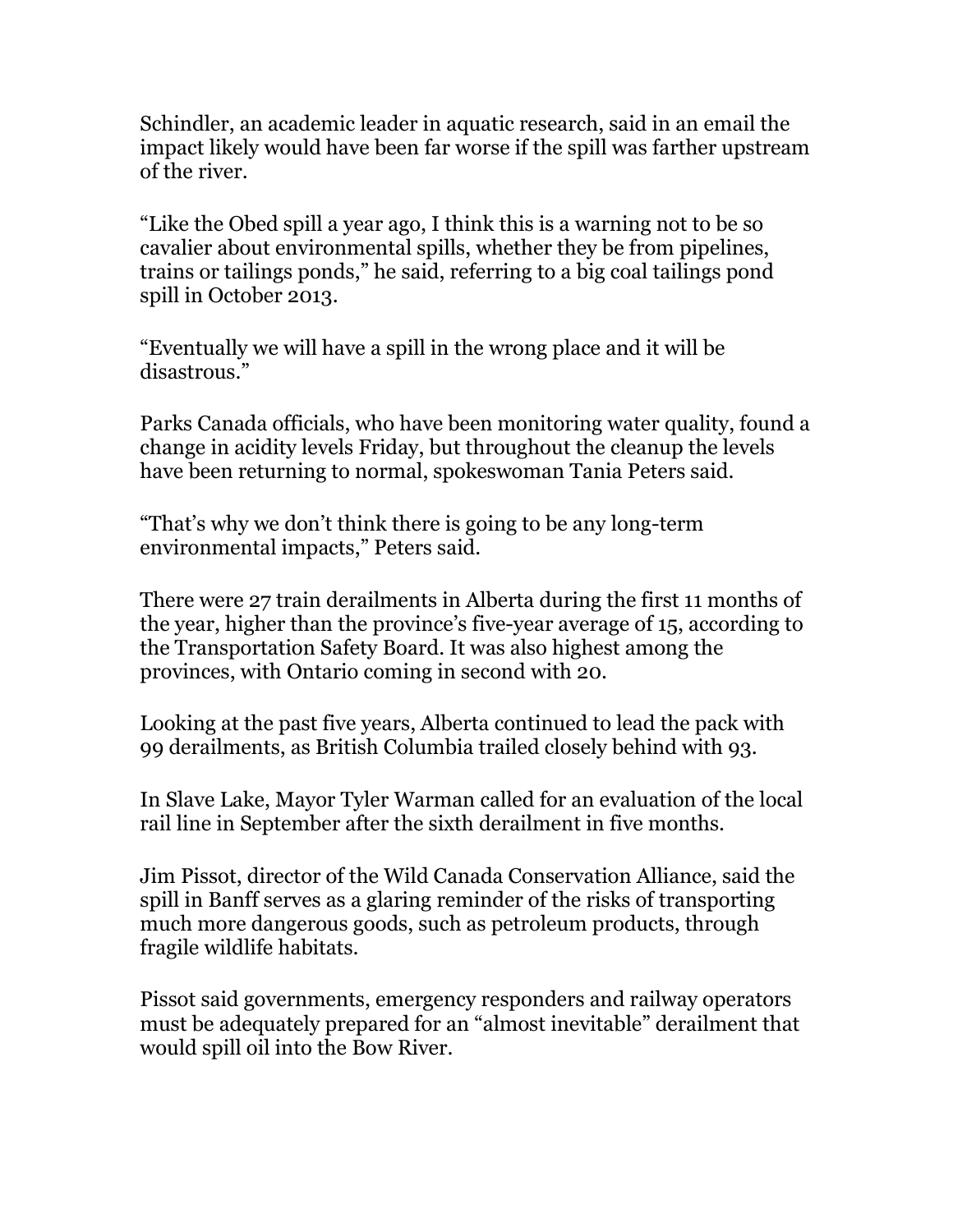The conservationist said he has asked authorities for years about the steps they have taken to ensure an "adequate and timely" response to control toxic spills, without a satisfactory response.

"We have a warning now that it can happen; we've had warnings across the country that these things do happen," he said.

"Banff National Park and the Bow River watershed are incredibly important to Canadians. And we ought to be doing everything we can to improve the safety … and be able to respond quickly."

CP Railway said in a statement it has a federally mandated emergency plan that officials "properly enacted" during Friday's spill in Banff.

"That included immediate notification to all the appropriate agencies, sharing of info with first responders and enactment of our emergency management plan," the company said in the statement.

Parks Canada confirmed it was notified about the spill "right away" and was satisfied with the company's response.

An investigator with the Transportation Safety Board collected evidence at the derailment site to determine whether they will launch a more indepth investigation. A decision is expected as early as Monday.

Spokesman John Cottreau said officials will consider whether there is potential to "learn something that will help us improve safety in the transportation system."

TSB officials have obtained a locomotive event recorder, which contains critical information about the derailment, including the speed at which the train was travelling.

The data will be sent to an Ottawa lab which has specialized equipment that can read the recorder's contents. Cottreau said he didn't know when that information will be publicly available.

The derailed train's spilled cargo poses potential problems for surrounding vegetation and wildlife, though Parks Canada does not expect there will be a long-term impact on the environment.